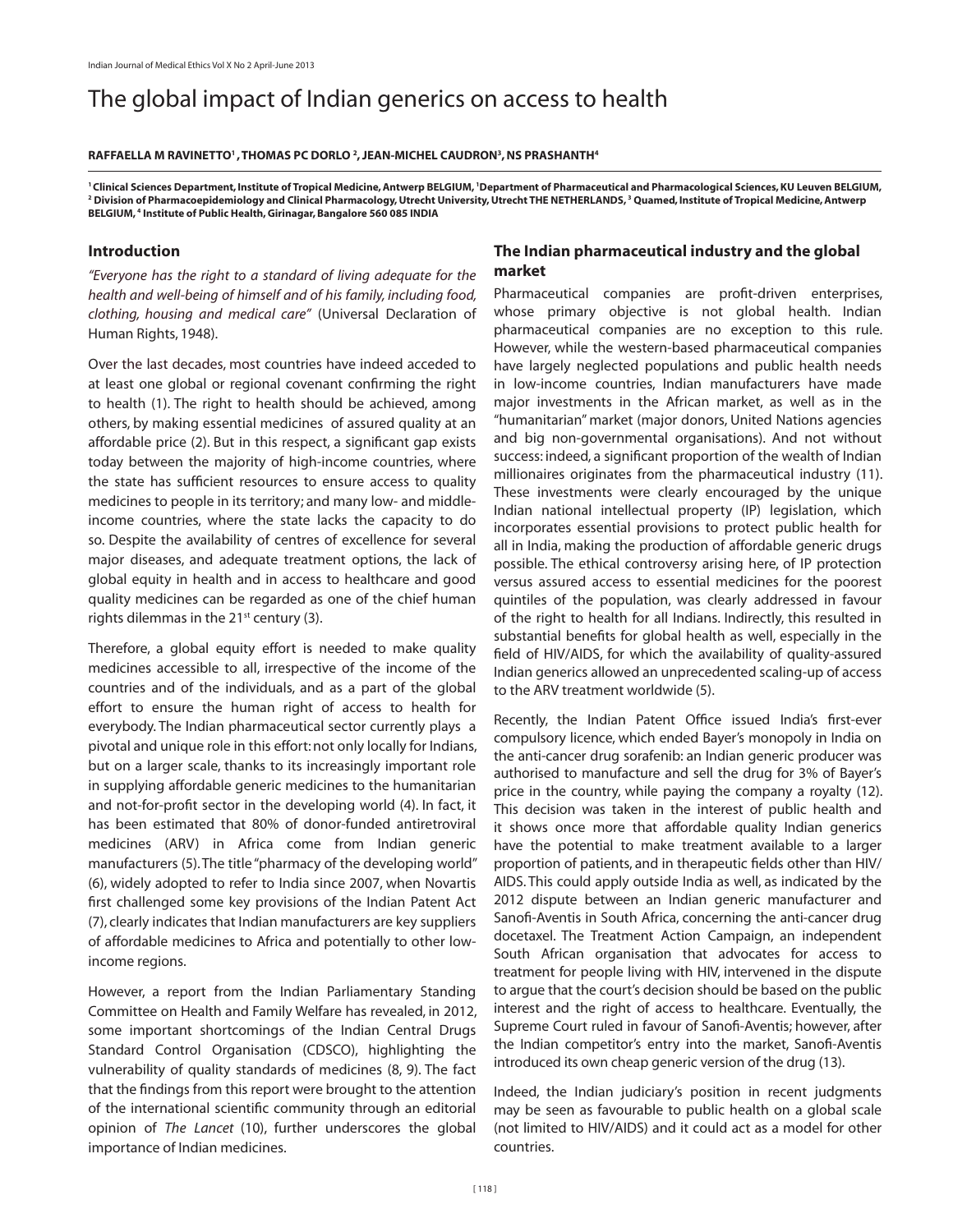But important caveats remain. In particular, the recent reports concerning poor regulatory enforcement of medicine quality requirements seem to indicate an unexpected gap between the valuable effort to build on universal *access* to essential medicines and a parallel effort to guarantee universal *quality*  of all essential medicines. Nevertheless, *access* and *quality* need to be achieved simultaneously, to fulfill the basic ethical requirement of equity and to provide adequate and safe treatment to all.

## **The threats of a "variable" regulatory standard**

A number of Indian drug manufacturers have demonstrated their ability to offer affordable essential medicines that comply with stringent quality standards. The WHO has prequalified several of their products and they have become major suppliers for the Global Fund, various UN organisations and several public and not-for-profit treatment programmes in low- and middleincome countries. WHO's prequalified medicinal products search reveals 304 drugs which list India as their manufacturing site and have been prequalified by WHO (14). Meanwhile, many Indian manufacturers also tap into the richest global private markets, and partnerships between the largest Indian generics manufacturers and multinational pharmaceutical companies are becoming more and more frequent.

But simultaneously, various studies have reported cases of medicines manufactured in India not complying with adequate quality standards, and the quality of some medicines from India has been questioned in larger studies (15, 16). A survey published in 2009 reported that 7% of all drugs tested from pharmacies in two major Indian cities were of poor quality, with a striking 12% in India's capital city Delhi; figures could be higher in poorer and rural areas, where no equivalent survey was conducted (17). These reports are obviously not homogeneous. Some are from the specialised medical press and some from the lay press. Some are suggestive of counterfeiting, which, according to the WHO, implies deliberate misrepresentation of the identity of a pharmaceutical product and is always illegal; and some are suggestive of substandard pharmaceutical products, which do not comply with appropriate standards despite being approved by the competent authorities, and may be due to incidents on the production line or to systematic negligence regarding good manufacturing practices. However, irrespective of the nature of specific cases, these findings echo other reports at the national and international levels, and they are fuelling a more general perception of the Indian pharmaceutical industry as a source of bad medicines (18).

The lack of strict regulatory supervision over the licensing, manufacturing and sale of medicines, acknowledged by the Parliamentary Report (8), seems to represent the most important factor that makes the Indian pharmaceutical sector permeable to poor-quality medicines. This situation is common to all those countries that cannot rely on a solid and rigourous regulatory system (according to the World Health Organization, this includes almost 80% of all its member states (19)).

Thus, the contradictions of the Indian pharmaceutical scenario somehow mirror the contradictions of the international pharmaceutical market, which is characterised by a situation of multiple quality standards (20), where quality is *de facto*  demand-driven. But is this situation ethically acceptable? If health is a human right, can we accept the fact that quality of medicines will depend on market mechanisms rather than on regulation? If health is a human right, the creation of the conditions needed to achieve access to health belongs to the sphere of relationships between the State and the individual (1). Thus, the State and not the market has a primary responsibility toward citizens (persons) to create such conditions, including *both* the control of prices *and* assurance of the quality of essential medicines. If the State does not take this responsibility, we will keep on tolerating a *status quo* where people may or may not have access to quality healthcare depending on the strength or weakness of the market. In fact, we advocate that States should not delegate this healthrelated matter to the market. In the same way, States should not delegate the agenda of pharmaceutical research and development to the traditional business-oriented private sector that, being based on market incentives, has failed to address the needs of neglected populations.

In India, a lot is being done to ensure affordable prices of essential medicines, but more should be done to ensure their quality. This may be achieved, in practice, by strengthening and enforcing regulation, instead of letting prices and quality be determined by market-mechanisms.

Poor regulation is generally associated with nonavailability of resources and industrial backwardness, as is the case in low-income sub-Saharan African countries (21) and in some countries of Latin America and the former Soviet Union. In the case of India, conversely, there seems to be an unexpected and disproportionate gap between the outstanding technological advancement in the national pharmaceutical sector, and the State's capacity to regulate pharmaceutical quality. This gap inevitably leads to a variable level of protection of patients (22), and embeds a dramatic contradiction: while the Indian generic sector has the potential to fulfil the promise of affordable essential medicines to patients, in its own country as well as in others, a poor regulatory environment with unequal multiple standards might cause direct harm to public health, especially to the poor and needy, in India and elsewhere.

In addition to directly threatening the well-being of patients, the poor regulation is endangering confidence in the generic industry as a whole; and the de-legitimisation of the generic industry brings an indirect yet major harm to global health. In fact, quality-assured Indian generic medicines are essential to promote the scaling-up of essential treatments in lowincome countries, and they put positive pressure on the global pharmaceutical market towards fair pricing of pharmaceuticals (23). The current situation of "variable standards" (due to "variable regulation") of the Indian pharmaceutical sector decreases confidence in the generic manufacturing sector as a whole. The resulting, generalised lack of confidence concerns not only "bad products", but also – and unjustly – all those